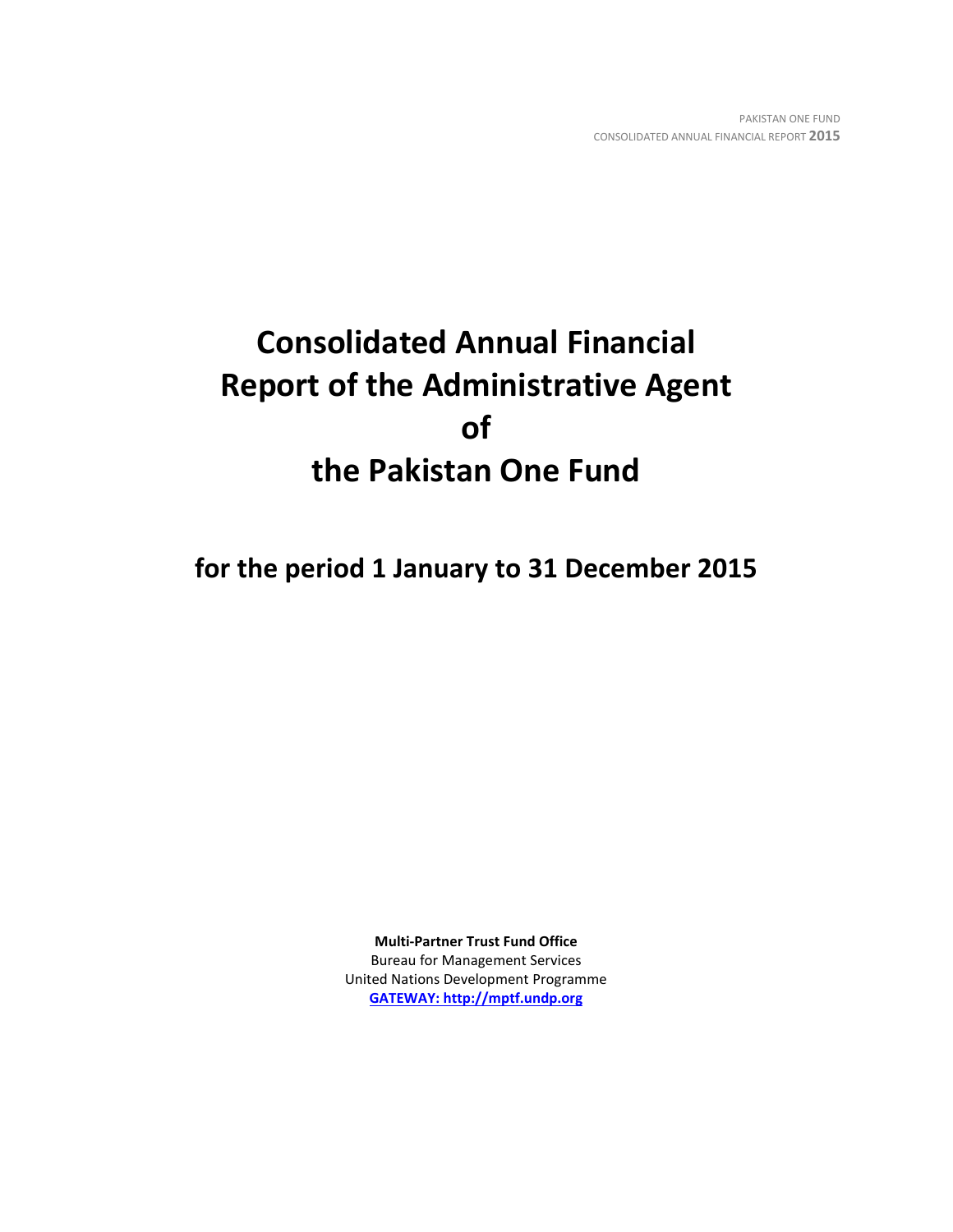| <b>PARTICIPATING ORGANIZATIONS</b> |                  | <b>CONTRIBUTORS</b> |                                                                               |
|------------------------------------|------------------|---------------------|-------------------------------------------------------------------------------|
|                                    | FAO              |                     | Australian Agency for Int'l Development                                       |
|                                    | <b>ILO</b>       |                     | DEPARTMENT FOR INT'L DEVELOPMENT<br>(DFID)                                    |
|                                    | IOM              | $\scriptstyle{(i)}$ | Delivering Results Together<br><b>Expanded DaO Funding Window</b>             |
|                                    | <b>UNAIDS</b>    |                     | NETHERLANDS, Government of                                                    |
|                                    | <b>UNDP</b>      |                     | NORWAY, Government of                                                         |
| UNEP                               | <b>UNEP</b>      |                     | <b>SWISS AGY FOR DEVELOPMENT &amp;</b><br>COOPERATION<br>SPAIN, Government of |
|                                    | <b>UNESCO</b>    |                     |                                                                               |
|                                    | <b>UNFPA</b>     |                     |                                                                               |
| <b>UN-HABITAT</b>                  | <b>UNHABITAT</b> |                     |                                                                               |
| UNHCR                              | <b>UNHCR</b>     |                     |                                                                               |
| unicef <sup>®</sup>                | <b>UNICEF</b>    |                     |                                                                               |
|                                    | <b>UNIDO</b>     |                     |                                                                               |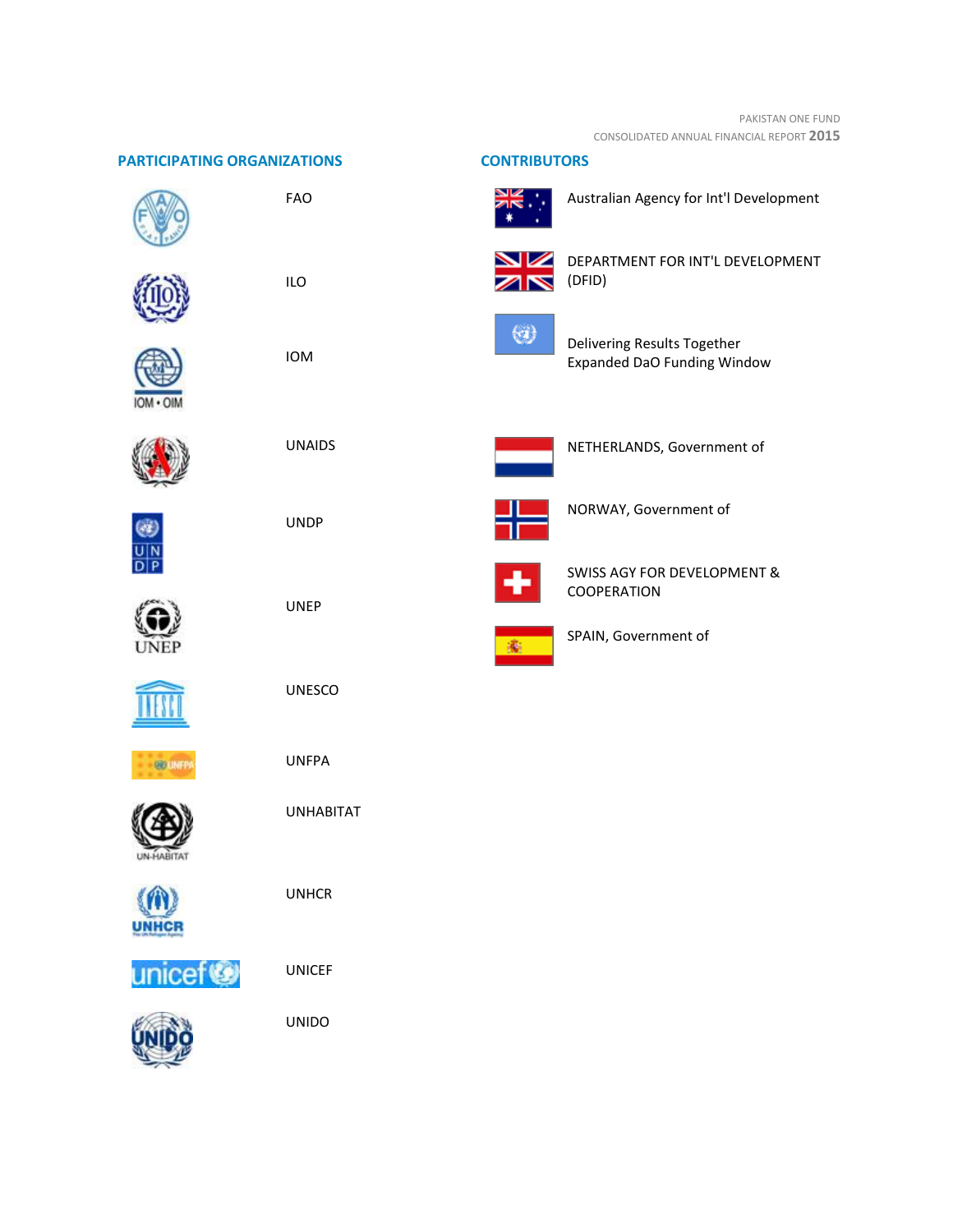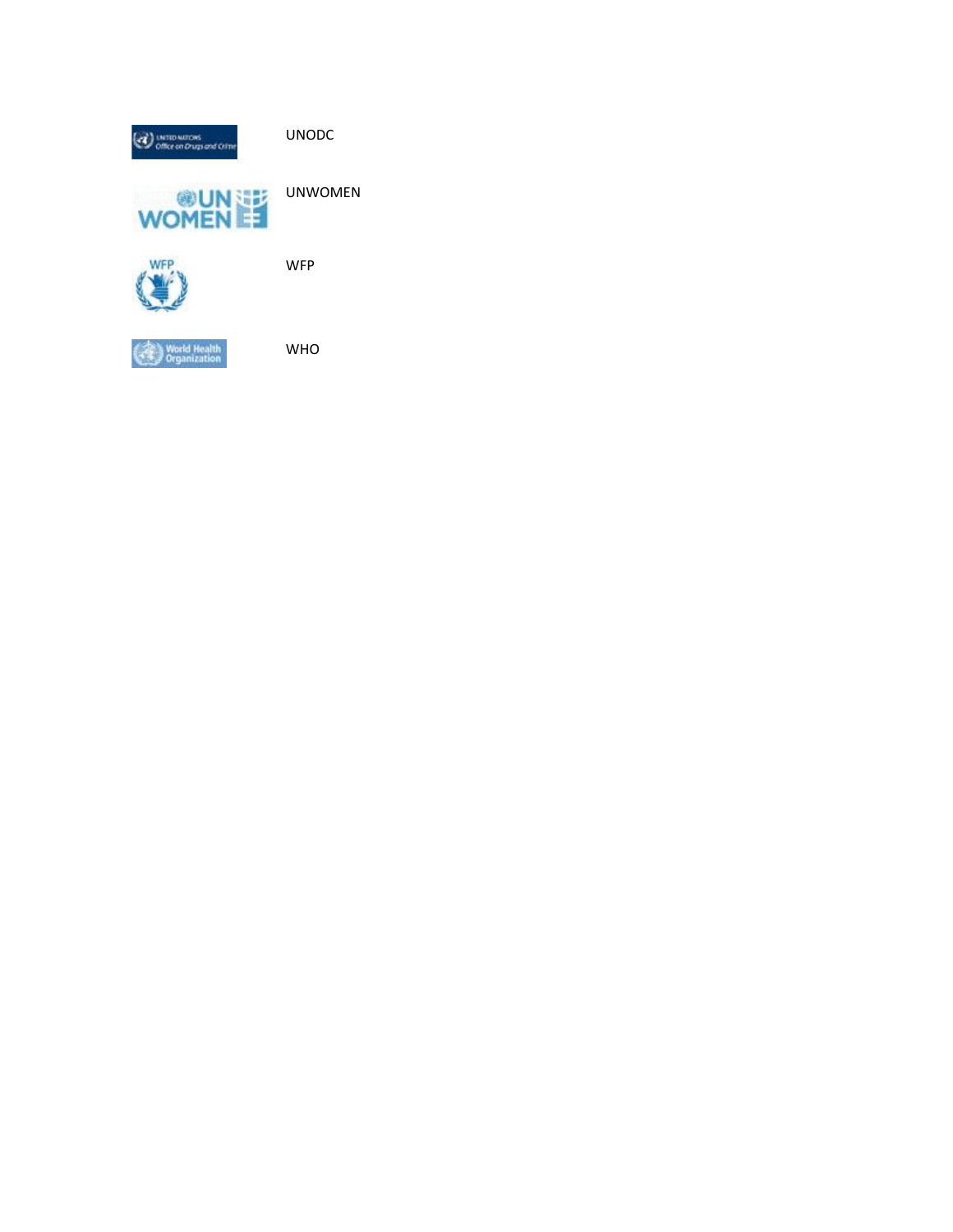# **DEFINITIONS**

# **Allocation**

Amount approved by the Steering Committee for a project/programme.

# **Approved Project/Programme**

A project/programme including budget, etc., that is approved by the Steering Committee for fund allocation purposes.

# **Contributor Commitment**

Amount(s) committed by a donor to a Fund in a signed Standard Administrative Arrangement with the UNDP Multi-Partner Trust Fund Office (MPTF Office), in its capacity as the Administrative Agent. A commitment may be paid or pending payment.

# **Contributor Deposit**

Cash deposit received by the MPTF Office for the Fund from a contributor in accordance with a signed Standard Administrative Arrangement.

# **Delivery Rate**

The percentage of funds that have been utilized, calculated by comparing expenditures reported by a Participating Organization against the 'net funded amount'.

# **Indirect Support Costs**

A general cost that cannot be directly related to any particular programme or activity of the Participating Organizations. UNDG policy establishes a fixed indirect cost rate of 7% of programmable costs.

# **Net Funded Amount**

Amount transferred to a Participating Organization less any refunds transferred back to the MPTF Office by a Participating Organization.

# **Participating Organization**

A UN Organization or other inter-governmental Organization that is an implementing partner in a Fund, as represented by signing a Memorandum of Understanding (MOU) with the MPTF Office for a particular Fund.

# **Project Expenditure**

The sum of expenses and/or expenditure reported by all Participating Organizations for a Fund irrespective of which basis of accounting each Participating Organization follows for donor reporting.

# **Project Financial Closure**

A project or programme is considered financially closed when all financial obligations of an operationally completed project or programme have been settled, and no further financial charges may be incurred.

# **Project Operational Closure**

A project or programme is considered operationally closed when all programmatic activities for which Participating Organization(s) received funding have been completed.

# **Project Start Date**

Date of transfer of first instalment from the MPTF Office to the Participating Organization.

# **Total Approved Budget**

This represents the cumulative amount of allocations approved by the Steering Committee.

# **US Dollar Amount**

The financial data in the report is recorded in US Dollars and due to rounding off of numbers, the totals may not add up.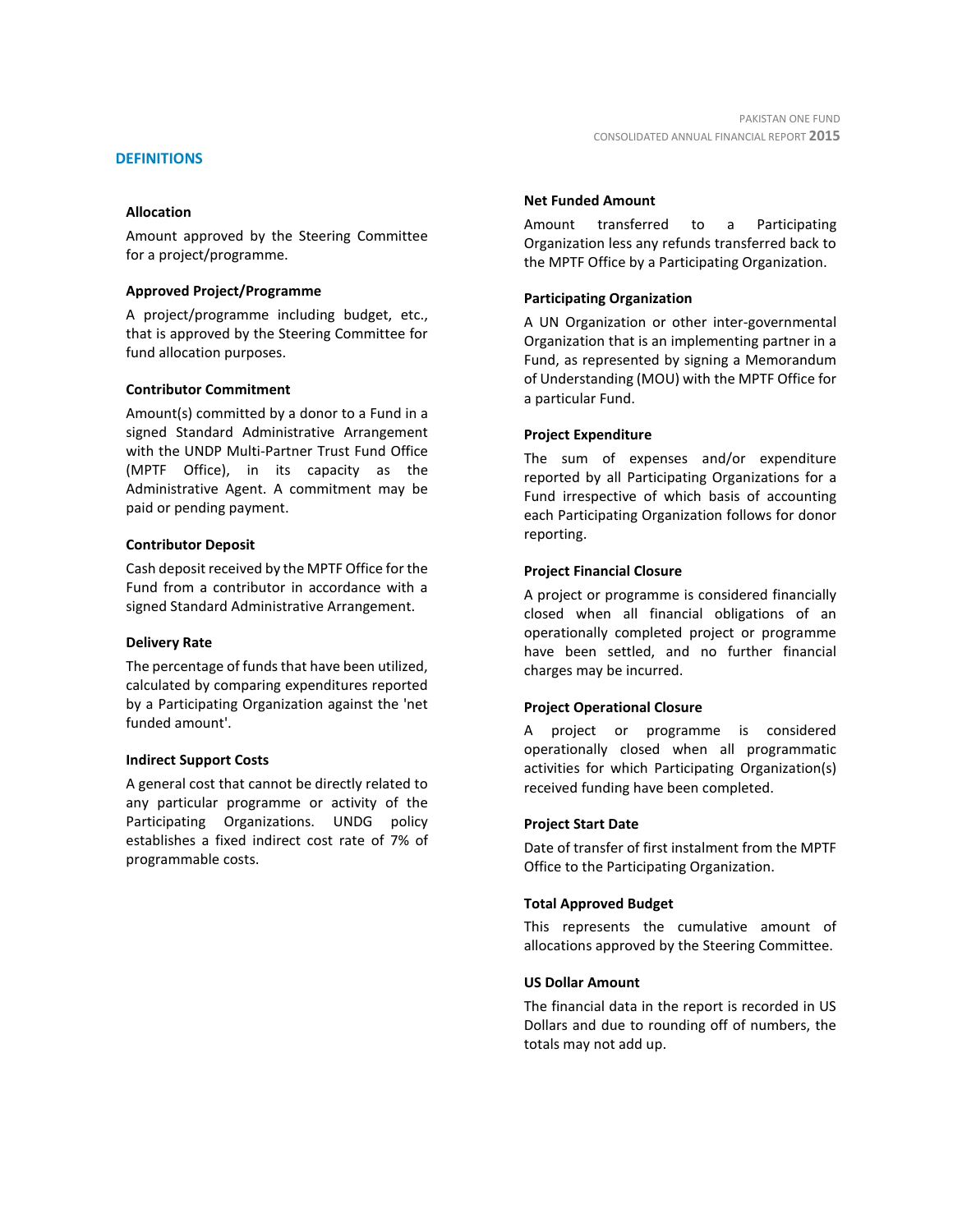#### **2015 FINANCIAL PERFORMANCE**

This chapter presents financial data and analysis of the Pakistan One Fund using the pass-through funding modality as of 31 December **2015**. Financial information for this Fund is also available on the MPTF Office GATEWAY, at the following address: [http://mptf.undp.org/factsheet/fund/PK100.](http://mptf.undp.org/factsheet/fund/PK100)

# **1. SOURCES AND USES OF FUNDS**

As of 31 December **2015**, **8** contributors have deposited US\$ **86,317,898** in contributions and US\$ **577,245** has been earned in interest,

bringing the cumulative source of funds to US\$ **86,895,143.**

Of this amount, US\$ **85,779,819** has been transferred to **16** Participating Organizations, of which US\$ **80,958,124** has been reported as expenditure. The Administrative Agent fee has been charged at the approved rate of 1% on deposits and amounts to US\$ **863,179**. Table 1 provides an overview of the overall sources, uses, and balance of the Pakistan One Fund as of 31 December **2015**.

# **Annual 2014 Annual 2015 Cumulative Sources of Funds** Gross Contributions 3,503,673 1,500,000 86,317,898 Fund Earned Interest and Investment Income 5,104 12,342 336,572 Interest Income received from Participating Organizations 1996 1997 1998 2006 2,513 240,673 Refunds by Administrative Agent to Contributors and the state of the state of the state of the state of the state of the state of the state of the state of the state of the state of the state of the state of the state of t Fund balance transferred to another MDTF **Use of Funds**

#### **Table 1. Financial Overview, as of 31 December 2015 (in US Dollars)**

| Fund balance transierred to another MDTF                 |           |            |               |
|----------------------------------------------------------|-----------|------------|---------------|
| Other Revenues                                           |           |            |               |
| <b>Total: Sources of Funds</b>                           | 3,513,227 | 1,514,855  | 86,895,143    |
| <b>Use of Funds</b>                                      |           |            |               |
| <b>Transfers to Participating Organizations</b>          | 2,874,637 | 2,079,000  | 85,779,819    |
| Refunds received from Participating Organizations        | (68, 334) | (502, 153) | (2, 152, 220) |
| <b>Net Funded Amount to Participating Organizations</b>  | 2,806,303 | 1,576,847  | 83,627,600    |
| <b>Administrative Agent Fees</b>                         | 35,037    | 15,000     | 863,179       |
| Direct Costs: (Steering Committee, Secretariatetc.)      | 150,000   |            | 150,000       |
| <b>Bank Charges</b>                                      | 139       | 102        | 1,161         |
| <b>Other Expenditures</b>                                |           |            |               |
| <b>Total: Uses of Funds</b>                              | 2,991,478 | 1,591,949  | 84,641,939    |
| Change in Fund cash balance with Administrative Agent    | 521,749   | (77, 094)  | 2,253,204     |
| Opening Fund balance (1 January)                         | 1,808,549 | 2,330,298  |               |
| <b>Closing Fund balance (31 December)</b>                | 2,330,298 | 2,253,204  | 2,253,204     |
| Net Funded Amount to Participating Organizations         | 2,806,303 | 1,576,847  | 83,627,600    |
| Participating Organizations' Expenditure                 | 5,163,191 | 1,728,915  | 80,958,124    |
| <b>Balance of Funds with Participating Organizations</b> |           |            | 2,669,476     |
|                                                          |           |            |               |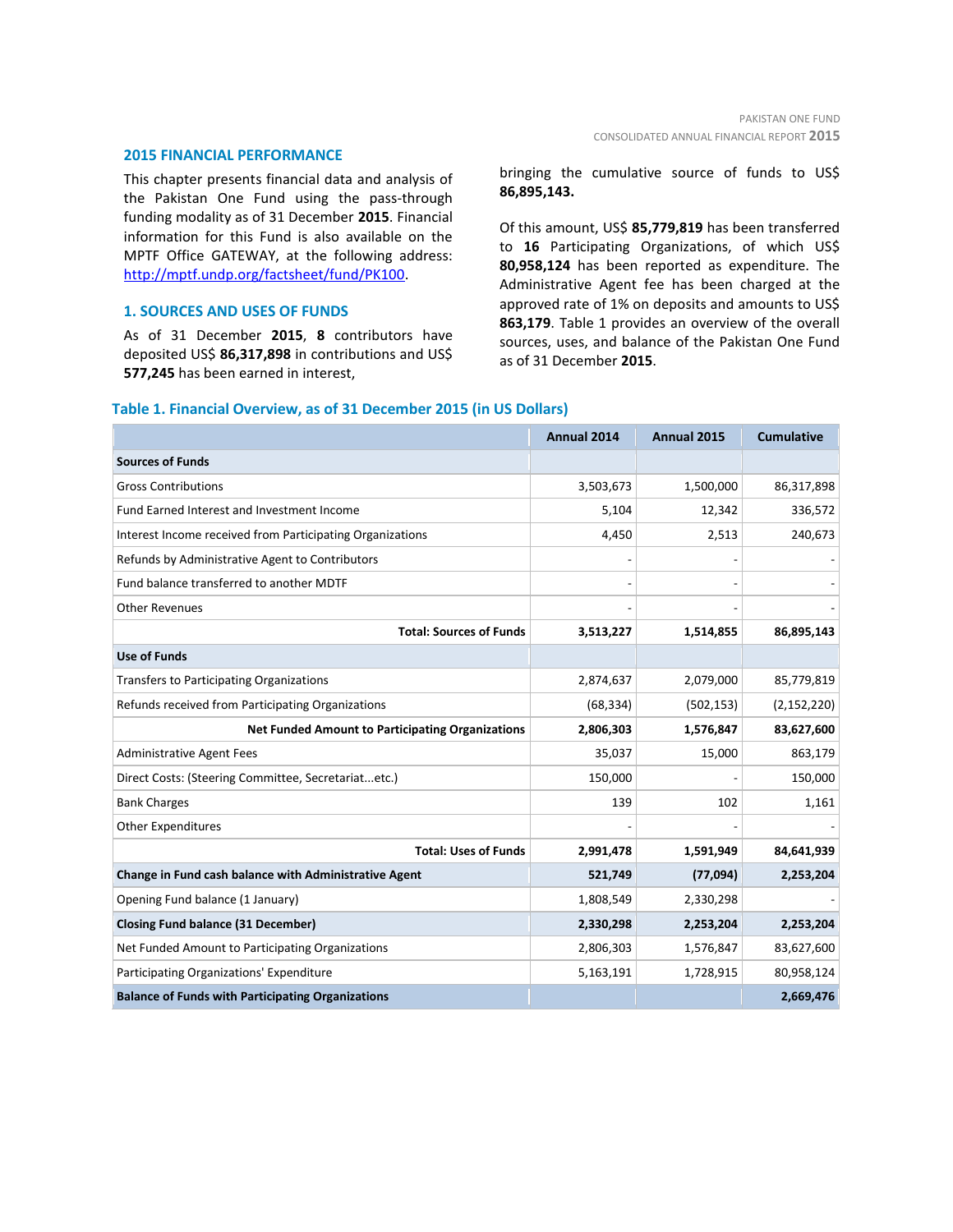# **2. PARTNER CONTRIBUTIONS**

Table 2 provides information on cumulative contributions received from all contributors to this Fund as of 31 December **2015**.

# **Table 2. Contributors' Deposits, as of 31 December 2015 (in US Dollars)**

| <b>Contributors</b>                     | <b>Prior Years</b><br>as of 31-Dec-2014 | <b>Current Year</b><br><b>Jan-Dec-2015</b> | <b>Total</b> |
|-----------------------------------------|-----------------------------------------|--------------------------------------------|--------------|
| Australian Agency for Int'l Development | 12,376,080                              |                                            | 12,376,080   |
| DEPARTMENT FOR INT'L DEVELOPMENT (DFID) | 3,238,118                               |                                            | 3,238,118    |
| Delivering Results Together             | 1,500,000                               | 1,500,000                                  | 3,000,000    |
| Expanded DaO Funding Window             | 23,981,000                              | $\qquad \qquad \blacksquare$               | 23,981,000   |
| NETHERLANDS, Government of              | 7,811,680                               | $\overline{\phantom{a}}$                   | 7,811,680    |
| NORWAY, Government of                   | 22,951,020                              | $\qquad \qquad \blacksquare$               | 22,951,020   |
| SWISS AGY FOR DEVELOPMENT & COOPERATION | 960,000                                 |                                            | 960,000      |
| SPAIN, Government of                    | 12,000,000                              | $\qquad \qquad \blacksquare$               | 12,000,000   |
| <b>Grand Total</b>                      | 84,817,898                              | 1,500,000                                  | 86,317,898   |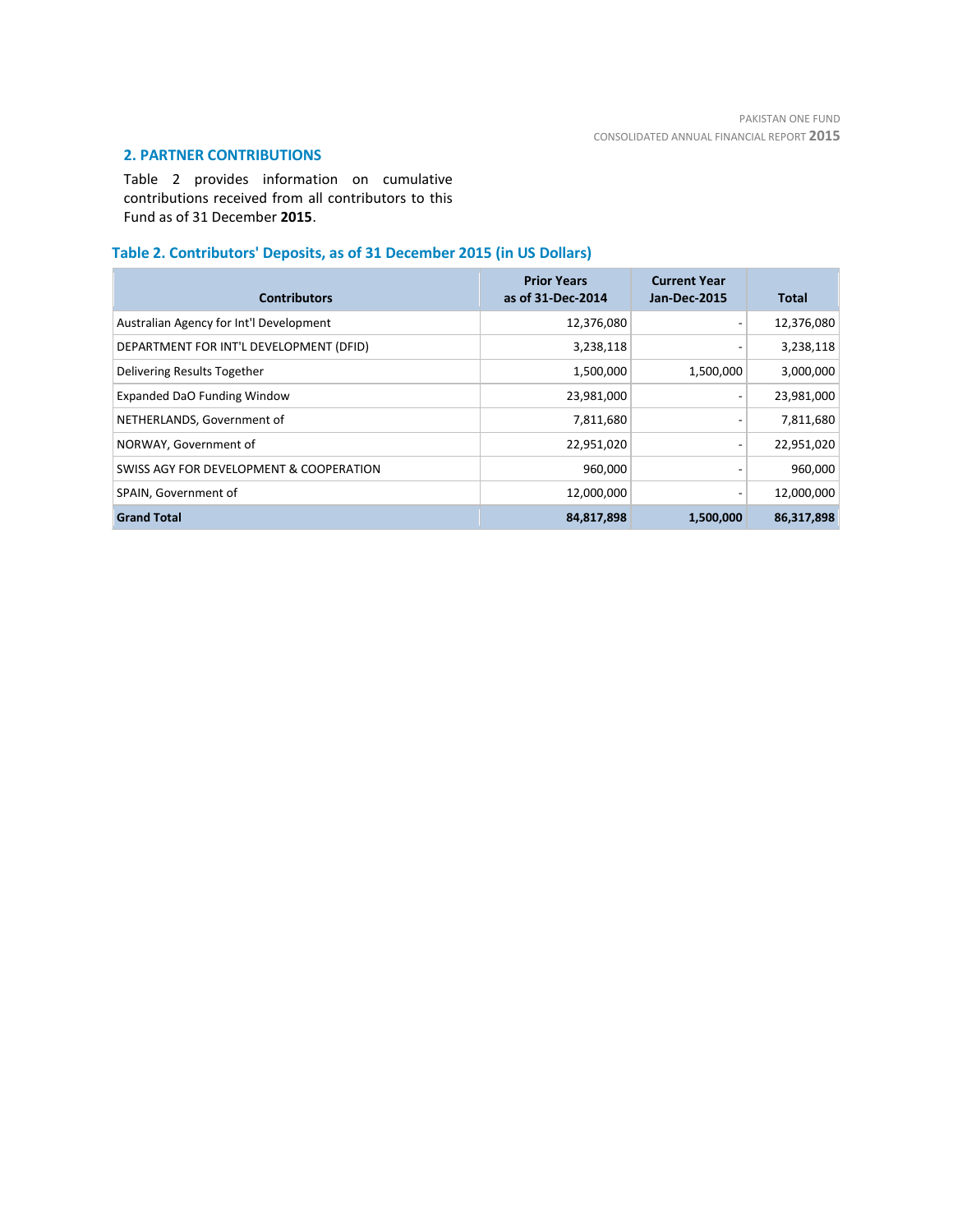# **3. INTEREST EARNED**

Interest income is earned in two ways: 1) on the balance of funds held by the Administrative Agent ('Fund earned interest'), and 2) on the balance of funds held by the Participating Organizations ('Agency earned interest') where their Financial Regulations and Rules allow return of interest

to the AA. As of 31 December **2015**, Fund earned interest amounts to US\$ **336,572** and interest received from Participating Organizations amounts to US\$ **240,673**, bringing the cumulative interest received to US\$ **577,245**. Details are provided in the table below.

# **Table 3. Sources of Interest and Investment Income, as of 31 December 2015 (in US Dollars)**

| <b>Interest Earned</b>                     | <b>Prior Years</b><br>as of 31-Dec-2014 | <b>Current Year</b><br><b>Jan-Dec-2015</b> | Total   |
|--------------------------------------------|-----------------------------------------|--------------------------------------------|---------|
| <b>Administrative Agent</b>                |                                         |                                            |         |
| Fund Earned Interest and Investment Income | 324,230                                 | 12,342                                     | 336,572 |
| <b>Total: Fund Earned Interest</b>         | 324,230                                 | 12,342                                     | 336,572 |
| <b>Participating Organization</b>          |                                         |                                            |         |
| <b>UNDP</b>                                | 171,437                                 |                                            | 171,437 |
| <b>UNIDO</b>                               | 26,083                                  | 222                                        | 26,305  |
| <b>FAO</b>                                 | 1,071                                   |                                            | 1,071   |
| <b>UNFPA</b>                               | 11,627                                  |                                            | 11,627  |
| <b>UNWOMEN</b>                             | 3,481                                   | 2,291                                      | 5,772   |
| <b>UNESCO</b>                              | 24,460                                  |                                            | 24,460  |
| <b>Total: Agency earned interest</b>       | 238,160                                 | 2,513                                      | 240,673 |
| <b>Grand Total</b>                         | 562,390                                 | 14,855                                     | 577,245 |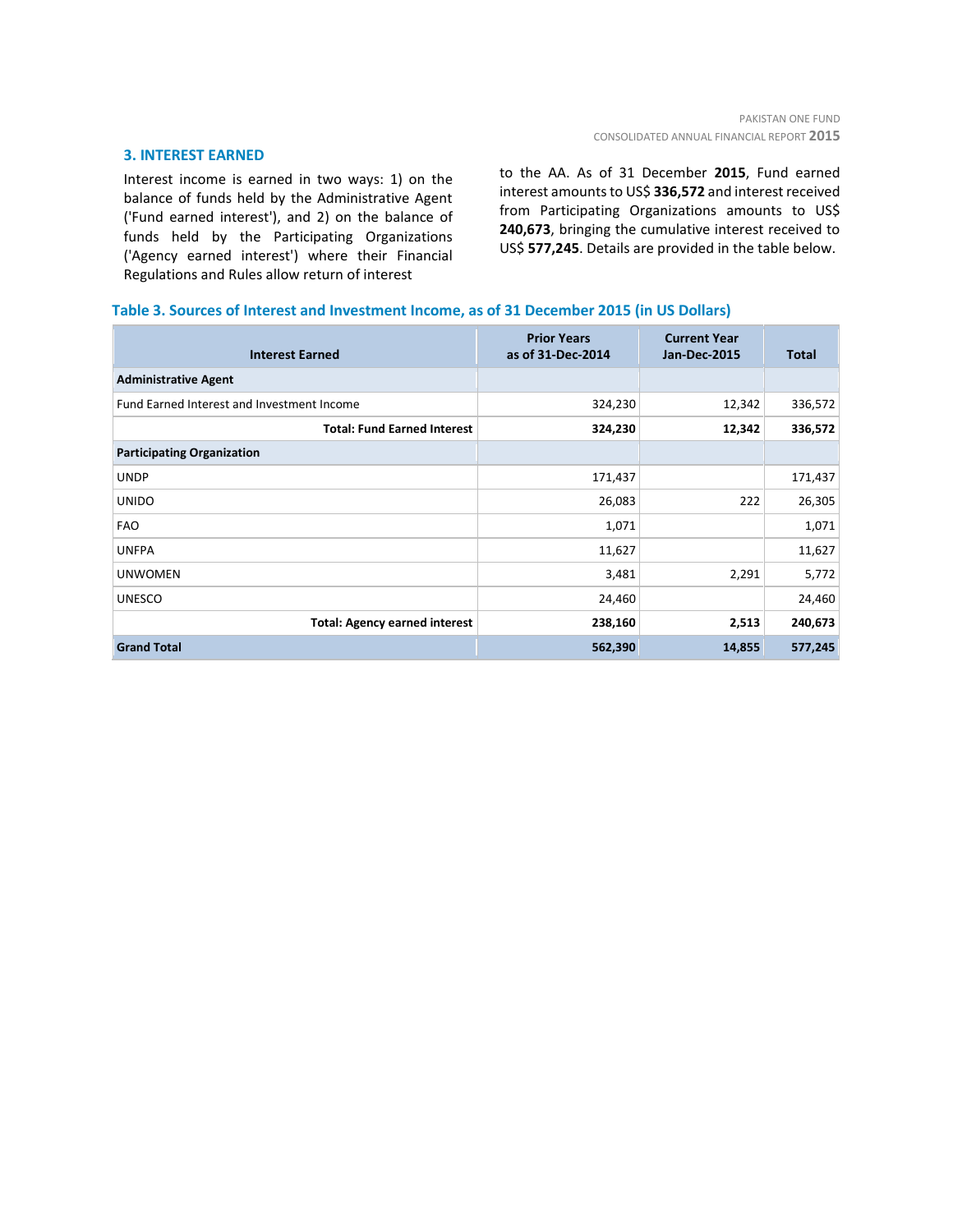# **4. TRANSFER OF FUNDS**

Allocations to Participating Organizations are approved by the Steering Committee and disbursed by the Administrative Agent. As of 31 December **2015**, the AA has transferred US\$ **85,779,819** to **16** Participating Organizations (see list below).

Table 4 provides additional information on the refunds received by the MPTF Office, and the net funded amount for each of the Participating Organizations.

|                 |  | Table 4. Transfer, Refund, and Net Funded Amount by Participating Organization, as of 31 December 2015 |  |
|-----------------|--|--------------------------------------------------------------------------------------------------------|--|
| (in US Dollars) |  |                                                                                                        |  |

| Participating      |                  | Prior Years as of 31-Dec-2014 |                   |                  | <b>Current Year Jan-Dec-2015</b> |                   |                  | <b>Total</b>   |                   |  |
|--------------------|------------------|-------------------------------|-------------------|------------------|----------------------------------|-------------------|------------------|----------------|-------------------|--|
| Organization       | <b>Transfers</b> | <b>Refunds</b>                | <b>Net Funded</b> | <b>Transfers</b> | <b>Refunds</b>                   | <b>Net Funded</b> | <b>Transfers</b> | <b>Refunds</b> | <b>Net Funded</b> |  |
| <b>FAO</b>         | 2,576,471        | (2, 277)                      | 2,574,195         | 297,000          | (914)                            | 296,086           | 2,873,471        | (3, 191)       | 2,870,281         |  |
| <b>ILO</b>         | 2,663,772        | (21, 630)                     | 2,642,142         | 99,000           | (31, 829)                        | 67,171            | 2,762,772        | (53, 459)      | 2,709,313         |  |
| <b>IOM</b>         | 619,800          |                               | 619,800           |                  |                                  |                   | 619,800          |                | 619,800           |  |
| <b>UNAIDS</b>      | 427,816          |                               | 427,816           |                  | (98)                             | (98)              | 427,816          | (98)           | 427,718           |  |
| <b>UNDP</b>        | 12,884,586       | (1,325,194)                   | 11,559,392        | 594,000          |                                  | 594,000           | 13,478,586       | (1,325,194)    | 12,153,392        |  |
| <b>UNEP</b>        | 160,000          |                               | 160,000           |                  |                                  |                   | 160,000          |                | 160,000           |  |
| <b>UNESCO</b>      | 5,867,200        | (15, 101)                     | 5,852,099         |                  | (155, 739)                       | (155, 739)        | 5,867,200        | (170, 839)     | 5,696,360         |  |
| <b>UNFPA</b>       | 10,523,796       |                               | 10,523,796        |                  |                                  |                   | 10,523,796       |                | 10,523,796        |  |
| <b>UNHABITAT</b>   | 3,825,797        |                               | 3,825,797         |                  |                                  |                   | 3,825,797        |                | 3,825,797         |  |
| <b>UNHCR</b>       | 880,784          |                               | 880,784           |                  |                                  |                   | 880,784          |                | 880,784           |  |
| <b>UNICEF</b>      | 23,129,951       | (8,951)                       | 23,121,000        | 297,000          | (213, 365)                       | 83,635            | 23,426,951       | (222, 316)     | 23,204,635        |  |
| <b>UNIDO</b>       | 3,491,165        |                               | 3,491,165         | 99,000           | (94, 924)                        | 4,076             | 3,590,165        | (94, 924)      | 3,495,241         |  |
| <b>UNODC</b>       | 252,133          |                               | 252,133           |                  |                                  |                   | 252,133          |                | 252,133           |  |
| <b>UNWOMEN</b>     | 1,873,406        | (276, 915)                    | 1,596,491         | 99,000           |                                  | 99,000            | 1,972,406        | (276, 915)     | 1,695,491         |  |
| <b>WFP</b>         | 1,601,560        |                               | 1,601,560         | 357,390          |                                  | 357,390           | 1,958,950        |                | 1,958,950         |  |
| <b>WHO</b>         | 12,922,582       |                               | 12,922,582        | 236,610          | (5, 283)                         | 231,327           | 13,159,192       | (5, 283)       | 13,153,909        |  |
| <b>Grand Total</b> | 83,700,819       | (1,650,067)                   | 82,050,753        | 2,079,000        | (502, 153)                       | 1,576,847         | 85,779,819       | (2, 152, 220)  | 83,627,600        |  |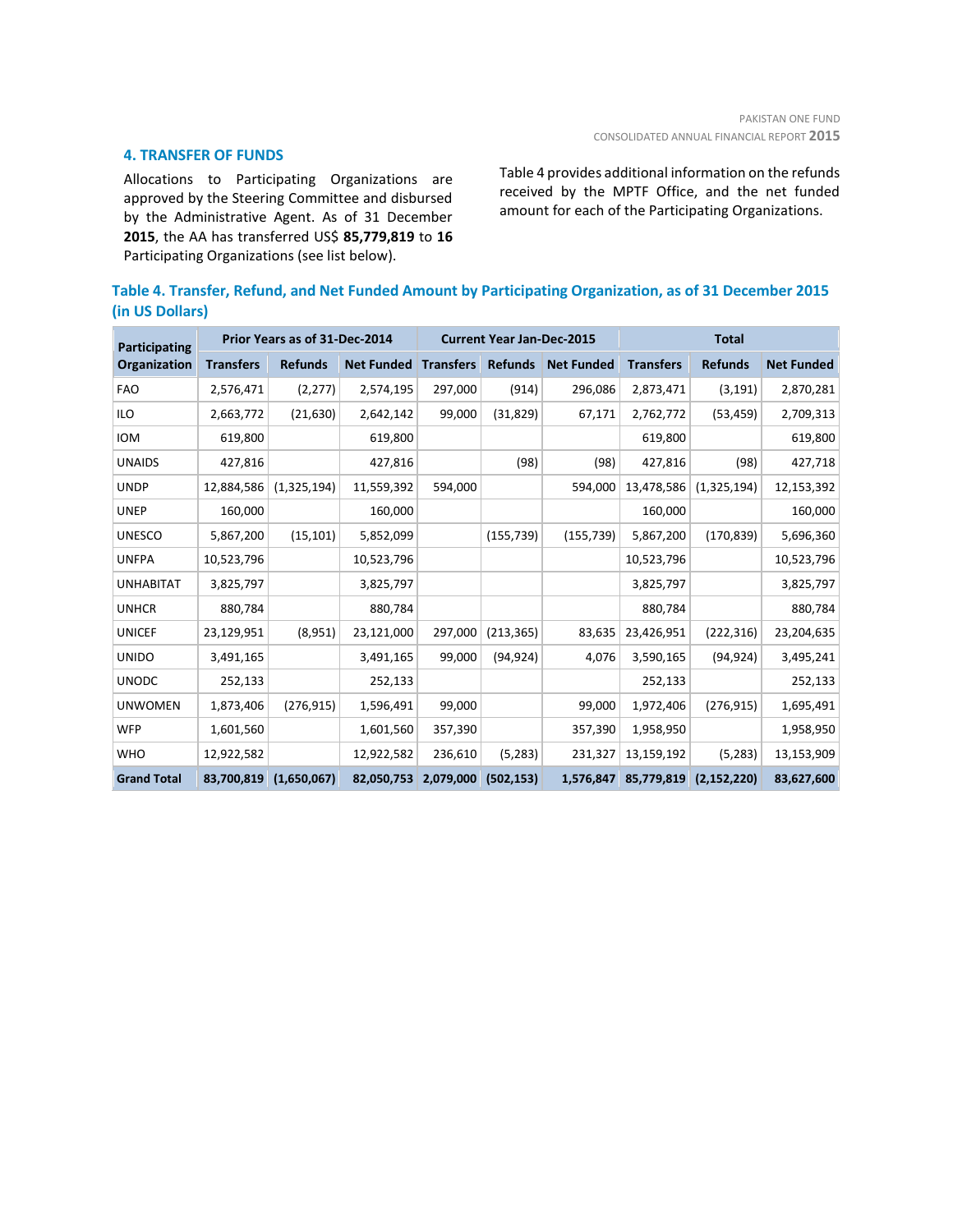CONSOLIDATED ANNUAL FINANCIAL REPORT **2015**

# **5. EXPENDITURE AND FINANCIAL DELIVERY RATES**

All final expenditures reported for the year **2015** were submitted by the Headquarters of the Participating Organizations. These were consolidated by the MPTF Office.

# **5.1 EXPENDITURE REPORTED BY PARTICIPATING ORGANIZATION**

As shown in table below, the cumulative net funded amount is US\$ **83,627,600** and cumulative expenditures reported by the Participating Organizations amount to US\$ **80,958,124**. This equates to an overall Fund expenditure delivery rate of **97** percent.

# **Table 5. Net Funded Amount, Reported Expenditure, and Financial Delivery by Participating Organization, as of 31 December 2015 (in US Dollars)**

|                               |                                  |                                    | <b>Expenditure</b>                      |                                     |                   |                           |
|-------------------------------|----------------------------------|------------------------------------|-----------------------------------------|-------------------------------------|-------------------|---------------------------|
| Participating<br>Organization | <b>Approved</b><br><b>Amount</b> | <b>Net Funded</b><br><b>Amount</b> | <b>Prior Years</b><br>as of 31-Dec-2014 | <b>Current Year</b><br>Jan-Dec-2015 | <b>Cumulative</b> | <b>Delivery Rate</b><br>% |
| <b>FAO</b>                    | 2,873,474                        | 2,870,281                          | 2,484,780                               | 99,123                              | 2,583,904         | 90.02                     |
| <b>ILO</b>                    | 2,762,772                        | 2,709,313                          | 2,610,313                               |                                     | 2,610,313         | 96.35                     |
| <b>IOM</b>                    | 619,800                          | 619,800                            | 619,800                                 |                                     | 619,800           | 100.00                    |
| <b>UNAIDS</b>                 | 427,816                          | 427,718                            | 427,718                                 |                                     | 427,718           | 100.00                    |
| <b>UNDP</b>                   | 13,530,420                       | 12,153,392                         | 11,392,130                              | 738,379                             | 12,130,510        | 99.81                     |
| <b>UNEP</b>                   | 160,000                          | 160,000                            | 158,454                                 |                                     | 158,454           | 99.03                     |
| <b>UNESCO</b>                 | 5,867,200                        | 5,696,360                          | 5,696,360                               |                                     | 5,696,360         | 100.00                    |
| <b>UNFPA</b>                  | 10,523,810                       | 10,523,796                         | 10,041,843                              | 149,305                             | 10,191,148        | 96.84                     |
| <b>UNHABITAT</b>              | 3,825,797                        | 3,825,797                          | 3,607,986                               | 158,334                             | 3,766,320         | 98.45                     |
| <b>UNHCR</b>                  | 880,784                          | 880,784                            | 880,784                                 |                                     | 880,784           | 100.00                    |
| <b>UNICEF</b>                 | 23,426,976                       | 23,204,635                         | 22,901,116                              | 1,468                               | 22,902,583        | 98.70                     |
| <b>UNIDO</b>                  | 3,590,165                        | 3,495,241                          | 3,252,856                               | (57,054)                            | 3,195,802         | 91.43                     |
| <b>UNODC</b>                  | 252,133                          | 252,133                            | 252,133                                 |                                     | 252,133           | 100.00                    |
| <b>UNWOMEN</b>                | 1,972,406                        | 1,695,491                          | 1,555,296                               | 6,477                               | 1,561,773         | 92.11                     |
| <b>WFP</b>                    | 1,958,951                        | 1,958,950                          | 1,094,447                               | 276,648                             | 1,371,095         | 69.99                     |
| <b>WHO</b>                    | 13,159,206                       | 13,153,909                         | 12,253,192                              | 356,235                             | 12,609,428        | 95.86                     |
| <b>Grand Total</b>            | 85,831,711                       | 83,627,600                         | 79,229,209                              | 1,728,915                           | 80,958,124        | 96.81                     |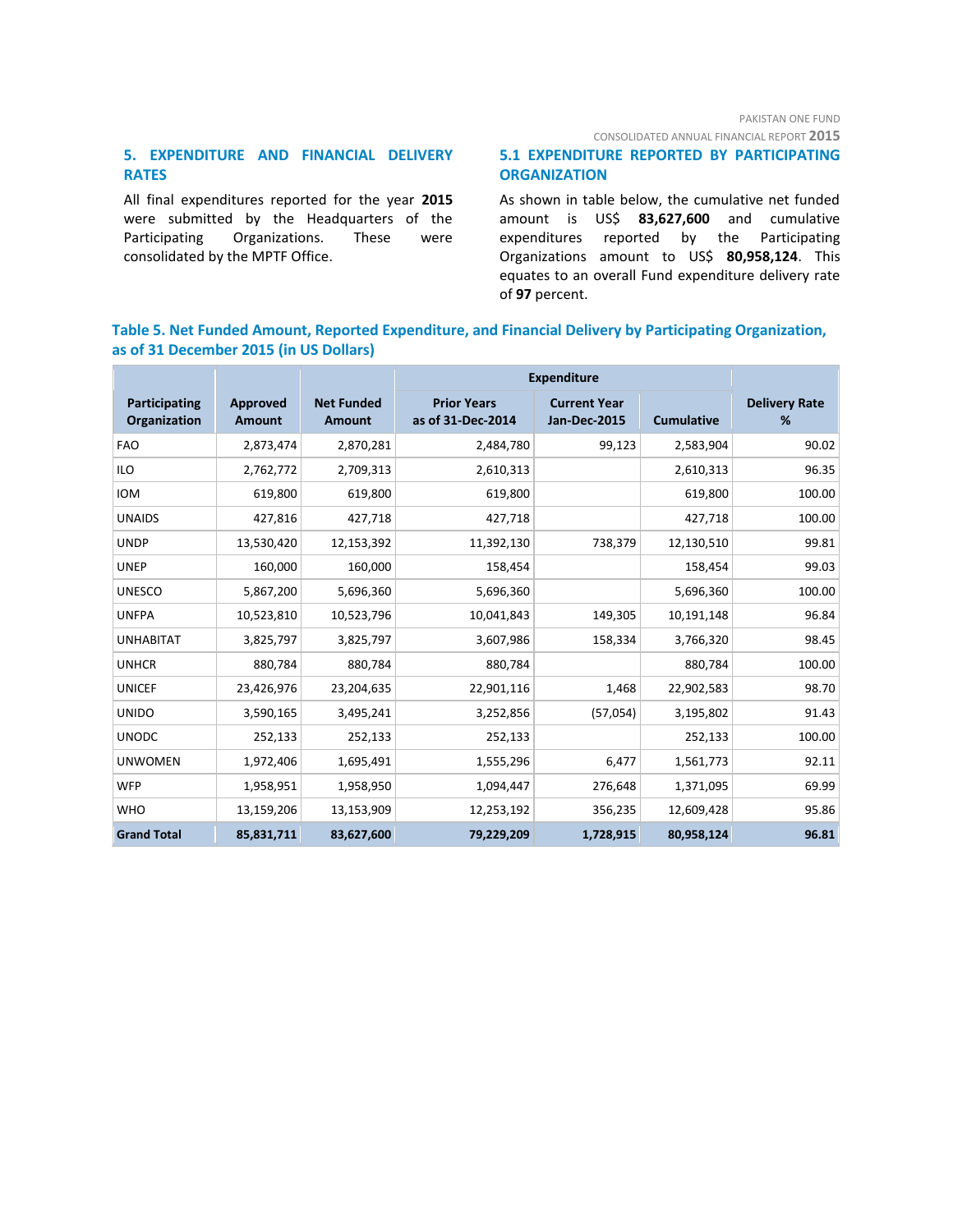# **5.4 EXPENDITURE REPORTED BY CATEGORY**

Project expenditures are incurred and monitored by each Participating Organization and are reported as per the agreed categories for inter-agency harmonized reporting. In 2006 the UN Development Group (UNDG) established six categories against which UN entities must report inter-agency project expenditures. Effective 1 January 2012, the UN Chief Executive Board (CEB) modified these categories as a result of IPSAS adoption to comprise eight categories. All expenditure incurred prior to 1 January 2012 have been reported in the old categories; post 1 January 2012 all expenditure are reported in the new eight categories. The old and new categories are noted to the right.

Table 6 reflects expenditure reported in the UNDG expense categories. Where the Fund has been operational pre and post 1 January 2012, the expenditures are reported using both categories. Where a Fund became operational post 1 January 2012, only the new categories are used.

# **2012 CEB Expense Categories**

- 1. Staff and personnel costs
- 2. Supplies, commodities and materials
- 3. Equipment, vehicles, furniture and depreciation
- 4. Contractual services
- 5. Travel
- 6. Transfers and grants
- 7. General operating expenses
- 8. Indirect costs

\_\_\_\_\_\_\_\_\_\_\_\_\_\_\_\_\_\_\_\_\_\_

# **2006 UNDG Expense Categories**

- 1. Supplies, commodities, equipment & transport
- 2. Personnel
- 3. Training counterparts
- 4. Contracts
- 5. Other direct costs
- 6. Indirect costs

# **Table 6. Expenditure by UNDG Budget Category, as of 31 December 2015 (in US Dollars)**

|                                                       | <b>Expenditure</b>                      |                                            |              |                                                     |
|-------------------------------------------------------|-----------------------------------------|--------------------------------------------|--------------|-----------------------------------------------------|
| <b>Category</b>                                       | <b>Prior Years</b><br>as of 31-Dec-2014 | <b>Current Year</b><br><b>Jan-Dec-2015</b> | <b>Total</b> | <b>Percentage of Total</b><br><b>Programme Cost</b> |
| Supplies, Commodities, Equipment and Transport (Old)  | 11,526,836                              |                                            | 11,526,836   | 15.18                                               |
| Personnel (Old)                                       | 9,569,318                               |                                            | 9,569,318    | 12.60                                               |
| Training of Counterparts(Old)                         | 1,433,620                               |                                            | 1,433,620    | 1.89                                                |
| Contracts (Old)                                       | 14,624,569                              |                                            | 14,624,569   | 19.26                                               |
| Other direct costs (Old)                              | 1,655,289                               |                                            | 1,655,289    | 2.18                                                |
| Staff & Personnel Cost (New)                          | 2,214,996                               | 181,094                                    | 2,396,091    | 3.16                                                |
| Supplies, Commodities and Materials (New)             | 3,264,706                               | (37, 605)                                  | 3,227,100    | 4.25                                                |
| Equipment, Vehicles, Furniture and Depreciation (New) | 2,510,334                               | 149,238                                    | 2,659,572    | 3.50                                                |
| Contractual Services (New)                            | 19,942,625                              | 796,410                                    | 20,739,035   | 27.31                                               |
| Travel (New)                                          | 1,059,505                               | 59,436                                     | 1,118,941    | 1.47                                                |
| Transfers and Grants (New)                            | 3,903,779                               | 188,749                                    | 4,092,529    | 5.39                                                |
| <b>General Operating (New)</b>                        | 2,676,452                               | 209,355                                    | 2,885,807    | 3.80                                                |
| <b>Programme Costs Total</b>                          | 74,382,030                              | 1,546,676                                  | 75,928,706   | 100.00                                              |
| <sup>1</sup> Indirect Support Costs Total             | 4,847,179                               | 182,239                                    | 5,029,417    | 6.62                                                |
| <b>Total</b>                                          | 79,229,209                              | 1,728,915                                  | 80,958,124   |                                                     |

**1 Indirect Support Costs** charged by Participating Organization, based on their financial regulations, can be deducted upfront or at a later stage during implementation. The percentage may therefore appear to exceed the 7% agreed-upon for on-going projects. Once projects are financially closed, this number is not to exceed 7%.